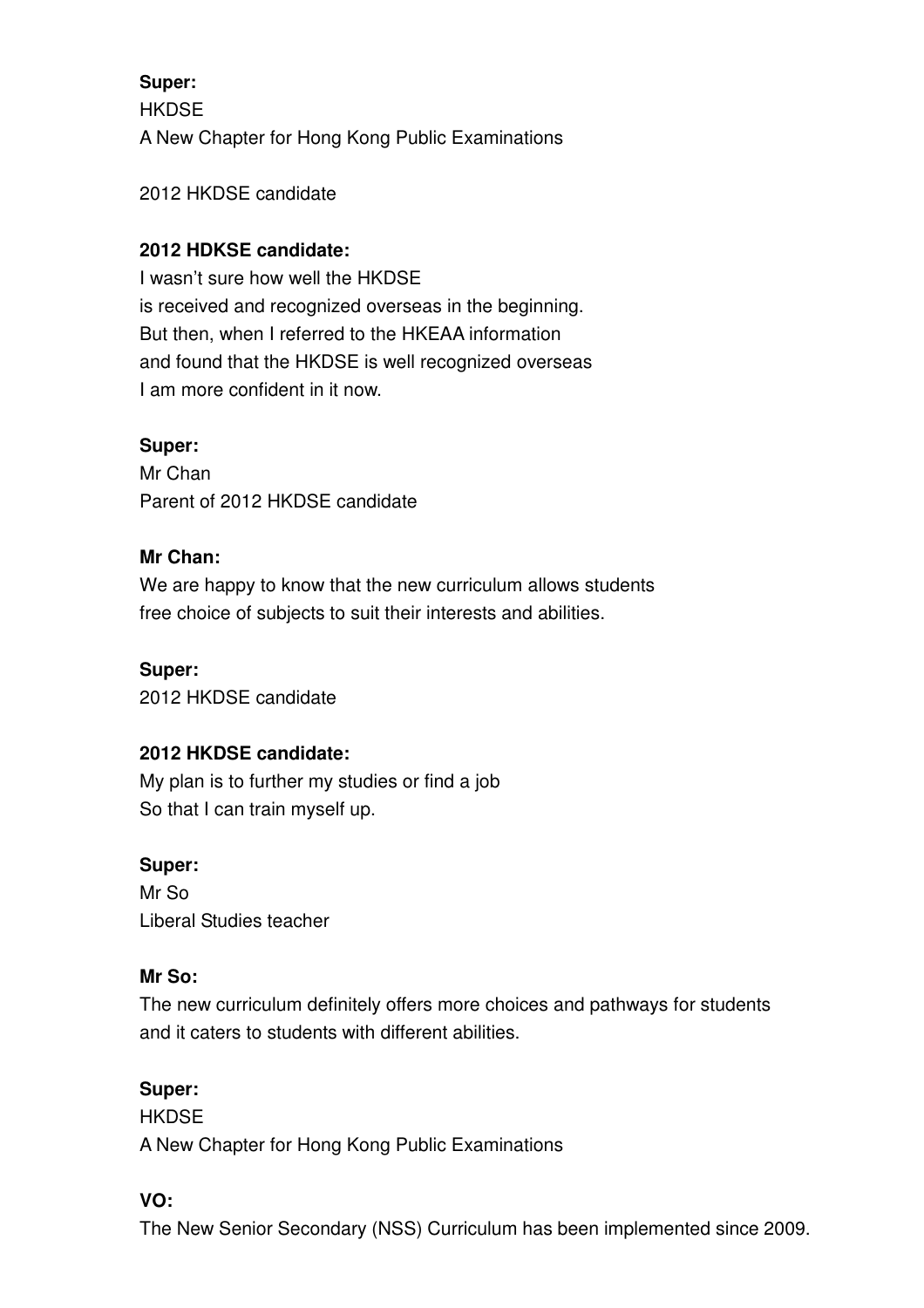Under the new academic structure, every student has the opportunity to take part in a three-year junior secondary and a three-year senior secondary course.

To tie in with the curriculum and to measure the attainment of students, the Hong Kong Examinations and Assessment Authority (HKEAA) introduced the brand new Hong Kong Diploma of Secondary Education (HKDSE) Examination to replace the Hong Kong Advanced Level and Hong Kong Certificate of Education examinations.

In 2012, over 70,000 candidates took the first HKDSE Examination.

### **Dr Tong Chong-sze:**

The overall results of the HKDSE Examination are …

### **Super:**

Dr Thomas Cheung Director-Development and Educational Assessment **HKFAA** 

### **Dr Thomas Cheung:**

We have worked very hard in promoting the recognition of the HKDSE. Up to now, over 130 overseas institutions have accepted the HKDSE qualification for admission purposes.

## **Dr Tong Chong-sze:**

The HKEAA has been working very hard in promoting the HDKSE. I am very happy to report that many institutions from Hong Kong, and from around the world have accepted our qualification for entry. I think this is a very positive sign and very encouraging. I am also happy to report that as far as employers are concerned, for example, the Hong Kong Civil Service Bureau has also accepted our qualification for entry. Not only saying that this is a confidence in the HKEAA, but in fact it represents their trust in the entire education system in Hong Kong.

### **Super:**

Dr Tong Chong-sze Secretary General **HKFAA** 

Sarah Jephcott Regional Manager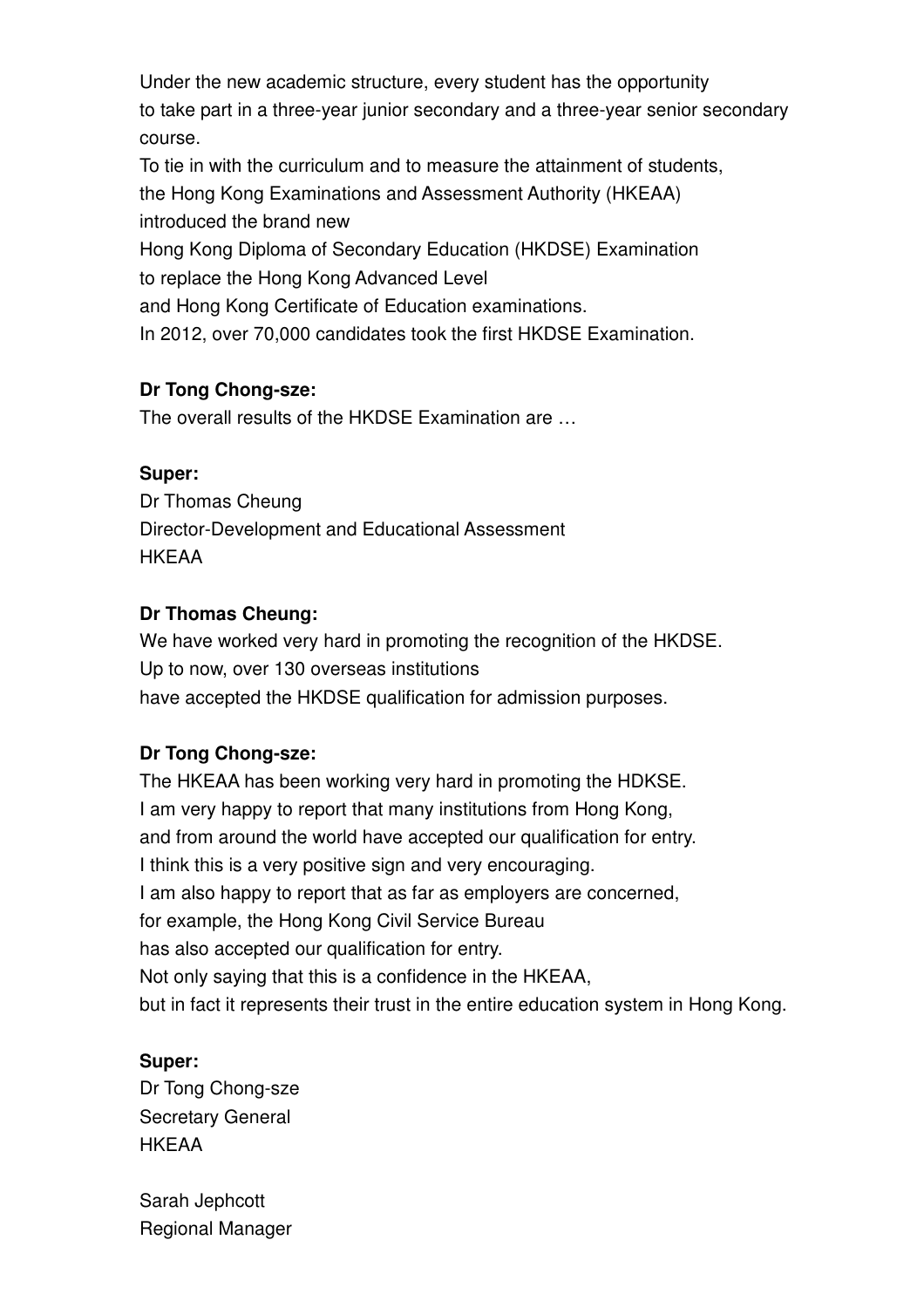Coventry University, UK

## **Sarah Jephcott:**

I think that all UK institutions this year are accepting the DSE. I think it has been very well accepted.

### **Super:**

4 Core Subjects Chinese Language English Language **Mathematics** Liberal Studies + 2-3 Elective Subjects Category A 20 Elective Subjects Category B Applied Learning Subjects Category C Other Language Subjects

## **VO:**

Under the NSS curriculum, more varieties of subjects are offered to students, apart from the four core subjects, students can also take two to three elective subjects based on their preferences.

## **Super:**

Category A 24 New Senior Secondary Subjects Standards-referenced Reporting

Standards-referenced Reporting

Highest Level

- 5 5\*\* Best performance
	- $-5<sup>*</sup>$  Next top performance
- 4 3
- $\mathfrak{p}$
- 1

Unclassified

# **VO:**

Unlike previous public examinations, Standards-referenced Reporting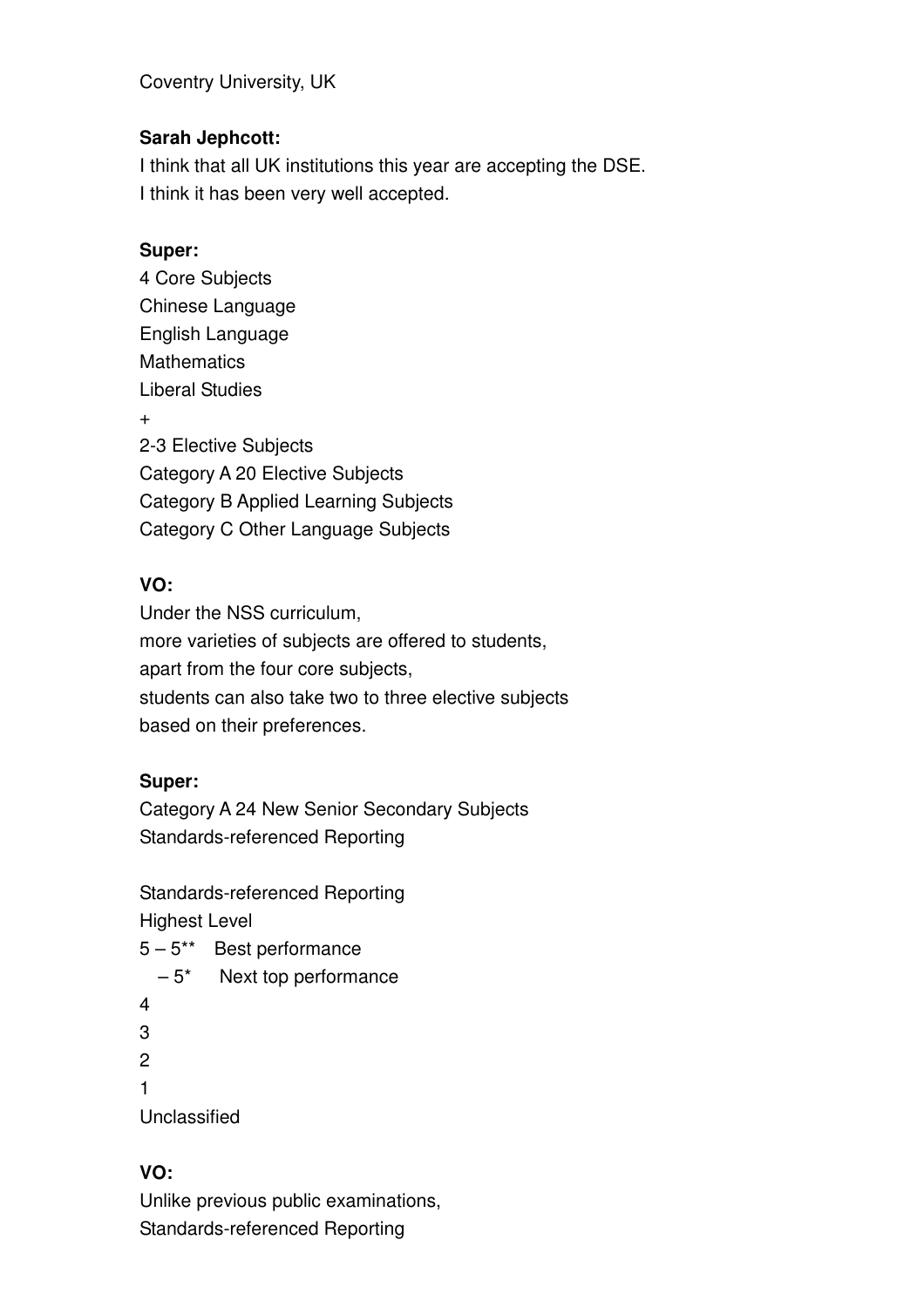is adopted for all 24 Category A NSS subjects. Putting it simply, candidates whose performance reached a certain standard will be awarded the corresponding level, regardless of the results of other candidates. A detailed set of written descriptors for level 1 to level 5 is in place to specify students' ability and performance.

#### **Super:**

Mrs Christina Lee Director – Public Examinations **HKFAA** 

#### **Mrs Christina Lee:**

Teachers and students can refer to the descriptors and learn how they can get better results, so that they can improve their teaching and learning.

#### **VO:**

In addition to written examinations, School-based assessment is also introduced to the HKDSE Examination to allow a more comprehensive appraisal of candidates' competence.

### **Mrs Christina Lee:**

School-based assessments are actually conducted by teachers within their own schools.

The HKEAA plays the very important role

of monitoring the work and also the standards.

We collect samples of work.

We moderate the results of the assessment based on other sources of information to ensure that students get a fair mark.

### **VO:**

The assessment of Applied Learning subjects is conducted by individual course providers.

The HKEAA is responsible for the moderation of the assessment results.

The marking and grading of Other Language subjects

are undertaken by Cambridge International Examinations.

To help candidates to better understand the examination procedures,

the HKEAA has set up a Public Examinations Information Centre

to answer enquiries on public examinations.

The information Centre provides support and assistance to candidates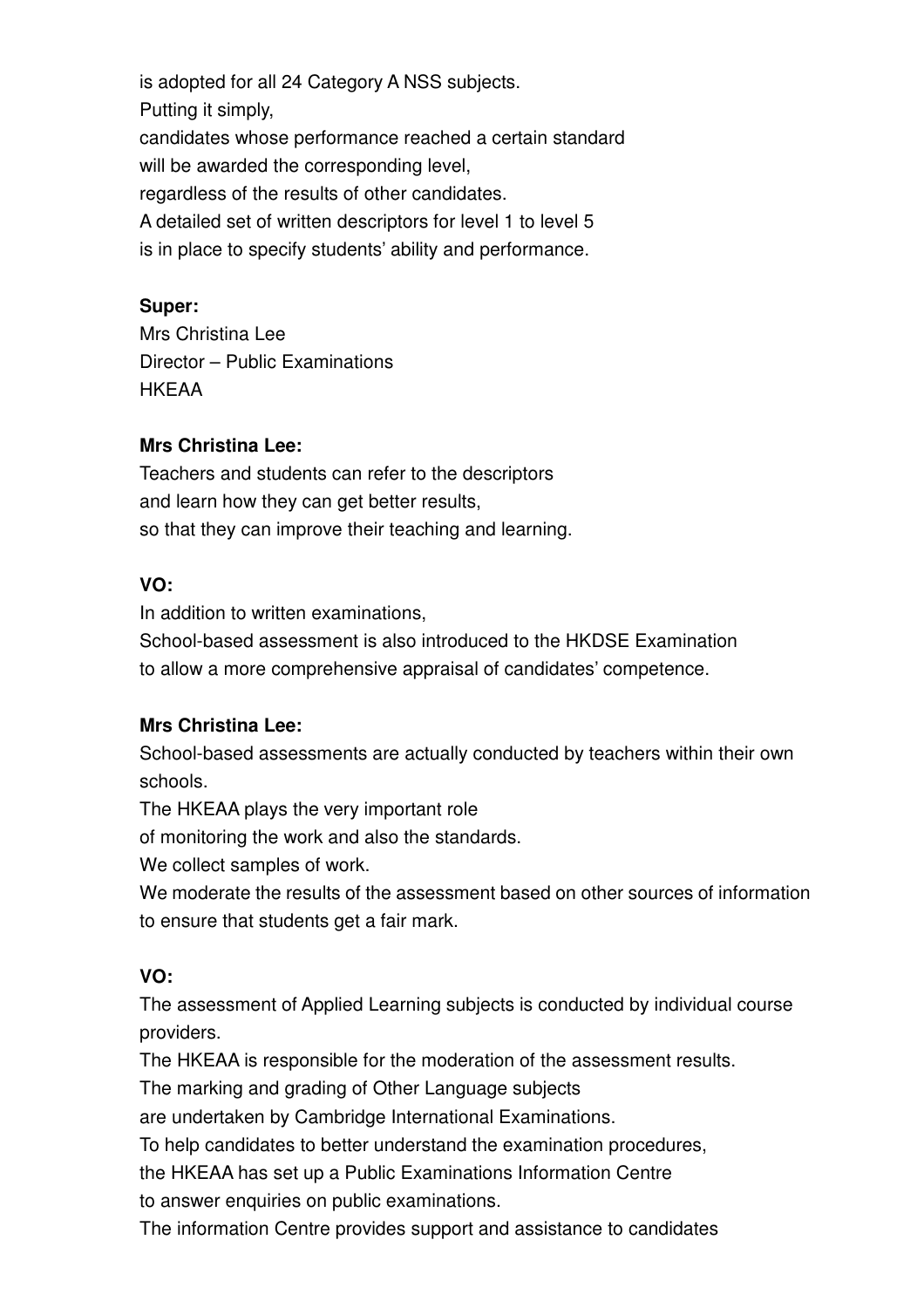throughout the whole public examination cycle so that they can complete their examinations smoothly. To achieve the objectives of the new curriculum, the design of examination questions in the HKDSE Examination is more diversified. More open-ended questions are included to assess students' thinking skills and application of knowledge.

### **Mrs Christina Lee:**

The question paper is actually set by what we call moderation committees, which consist of members from the tertiary institution,

from frontline secondary school teachers, in addition to our own subject managers.

They spend months to about a year to complete a paper.

# **VO:**

After the examination, all answer scripts are scanned within 72 hours and the images are saved and retained in a secure database. The images of the answer scripts are then distributed to markers

for marking via a secure intranet system.

More than 90% of the HKDSE scripts are marked onscreen.

The system facilitates the monitoring of markers' progress and marking quality.

## **Mrs Christina Lee:**

Double marking is adopted in many of the HKDSE papers particularly open-ended questions. The OSM system will automatically distribute the papers to two different markers so that students will get two independent assessments. If the marks awarded by the first marker differs quite a lot from the second marker, then the script will be sent to a third marker or even a fourth marker for marking so that students will get the fairest mark that they deserve.

# **VO:**

After the completion of marking,

each subject will be graded by an expert judge panel

according to Standards-referenced procedures.

The results will then be reviewed and approved by the Public Examinations Board.

The Public Examinations Board is made up of representatives from the Education Bureau,